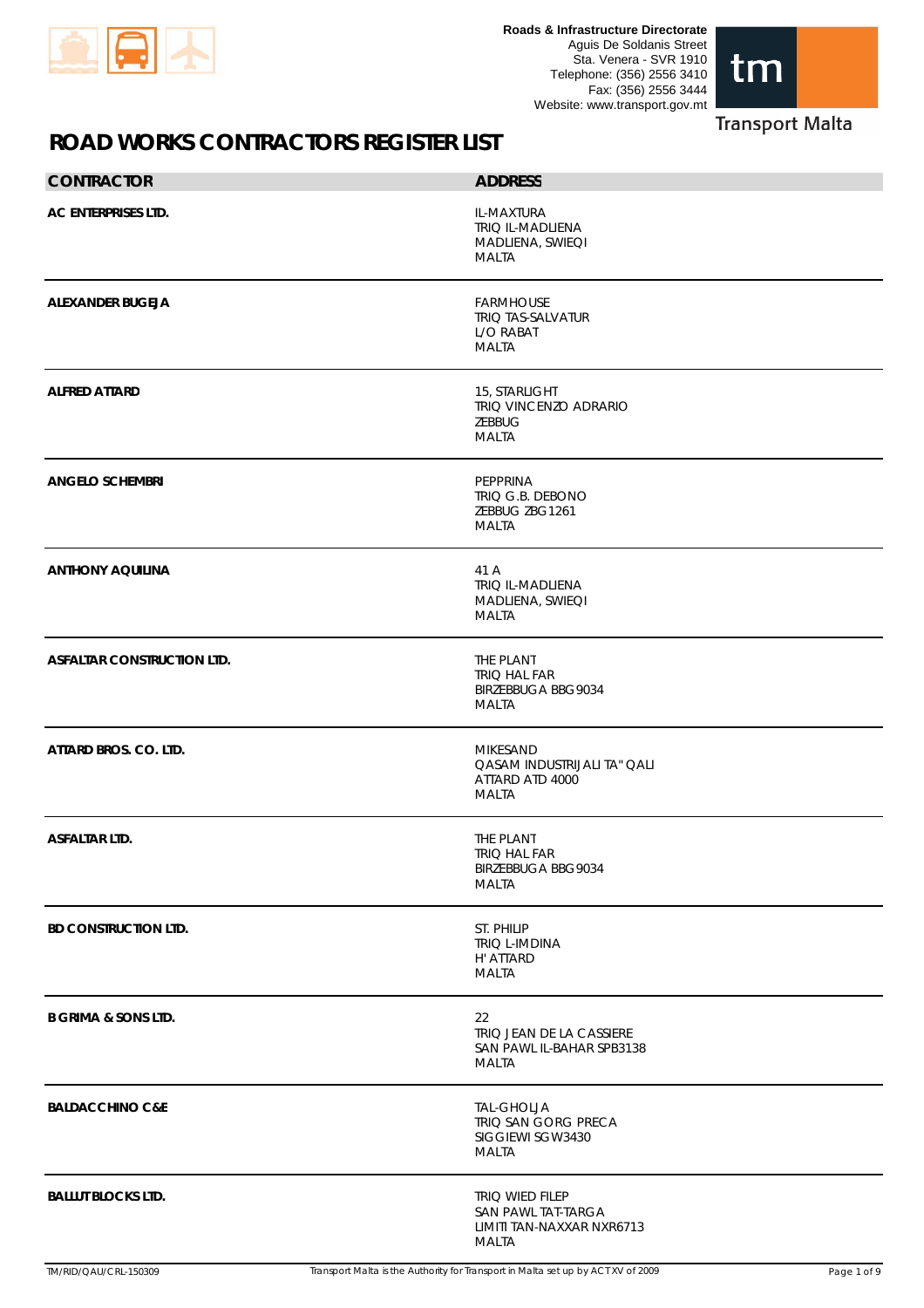



| <b>CONTRACTOR</b>                          | <b>ADDRESS</b>                                                                                  |
|--------------------------------------------|-------------------------------------------------------------------------------------------------|
| <b>BARTHOLOMEW MICALLEF</b>                | 27 XENDENT HOUSE<br><b>TRIQ IL-KORVU</b><br>SAN GWANN SGN2260<br>MALTA                          |
| <b>BITMAC LTD.</b>                         | LIMITI TAX-XWIEKI<br><b>IKLIN</b><br>MALTA                                                      |
| <b>BLOCKRETE LTD.</b>                      | TRIQ IL-MOSTA<br>LIJA<br>MALTA                                                                  |
| <b>BONAVIA BROS. LTD.</b>                  | ST. JOSEPH<br>TRIQ ID-DIFIZA CIVILI<br>TARGA GAP, MOSTA<br>MALTA                                |
| <b>BONNICI BROS. LTD.</b>                  | <b>BONNICI HOUSE</b><br>TRIQ IS-SARDIN, BURMARRAD<br>SAN PAWL IL-BAHAR SPB 6073<br><b>MALTA</b> |
| <b>BRIAN CONSTRUCTION LTD.</b>             | 4<br><b>TRIQ ALESSIO ERARDI</b><br>ZABBAR<br>MALTA                                              |
| <b>BRUCE ZARB</b>                          | MICHIGAN APT 3<br><b>TRIQ TA' NAWCIERA</b><br>SAN PAWL IL-BAHAR<br>MALTA                        |
| <b>C&amp;J BONAVIA LTD.</b>                | 54, GAWHRA<br>TRIQ GUZEPPI HYZLER<br><b>MOSTA</b><br><b>MALTA</b>                               |
| <b>CAMRAY CO. LTD.</b>                     | KW 4 QASAM INDUSTRIJALI<br><b>TRIQ KORDIN</b><br>PAOLA<br><b>MALTA</b>                          |
| <b>CARMELO GALEA</b><br><b>CONTRACTORS</b> | <b>WALDOR HOUSE</b><br><b>TRIQ TAL-BIDNIJA</b><br>L/O BIDNIJA, MOSTA MST 5012<br><b>MALTA</b>   |
| <b>CENTRAL ASPHALT LTD.</b>                | TRIQ TAL-LABOUR<br>NAXXAR NXR9027                                                               |
| <b>CHARLES BONNICI</b>                     | 36, CHARTESS<br>TRIQ IS-SINISKALK<br>ZEJTUN ZTN3442<br>MALTA                                    |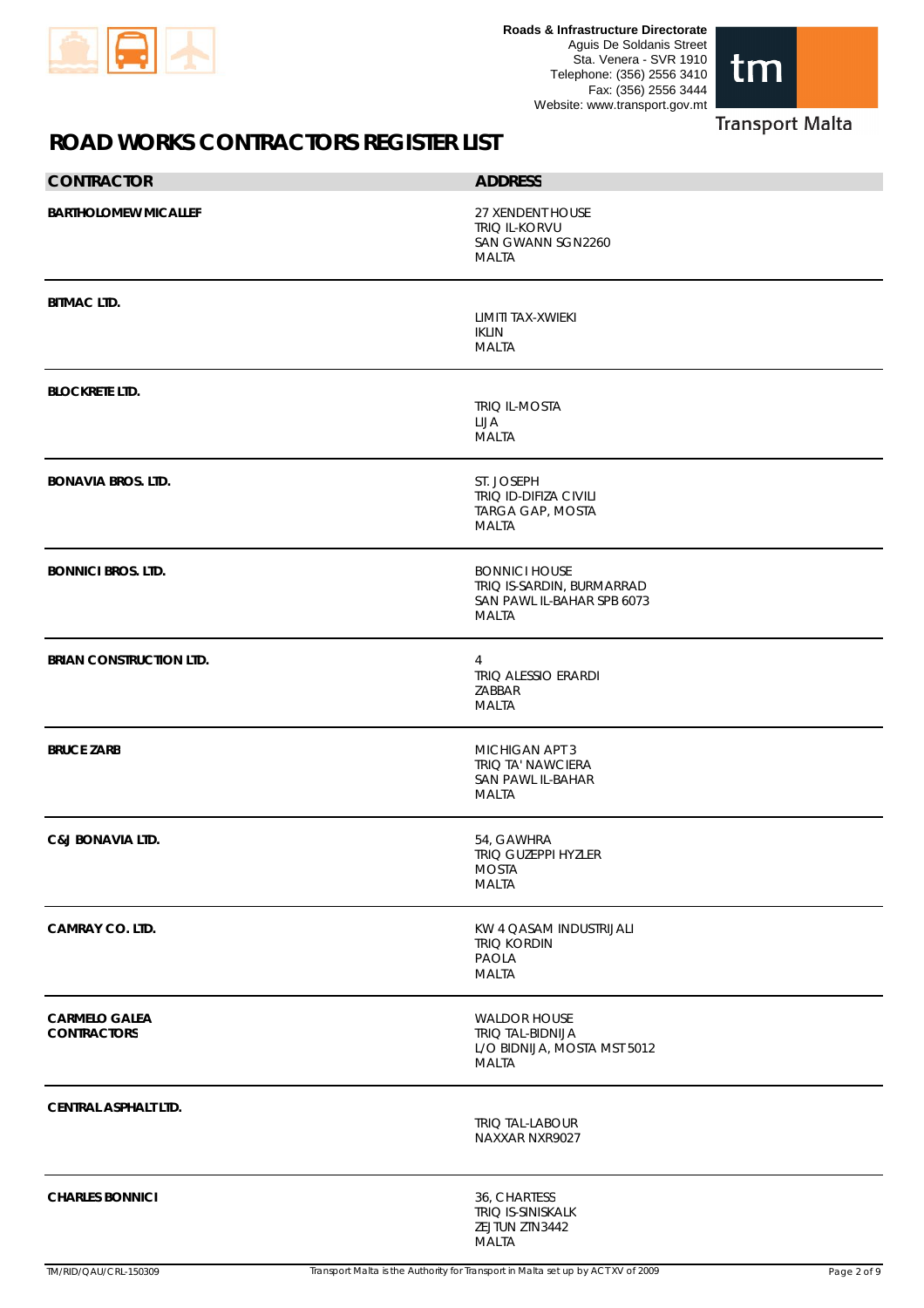



| <b>CONTRACTOR</b>                                                                              | <b>ADDRESS</b>                                                                    |
|------------------------------------------------------------------------------------------------|-----------------------------------------------------------------------------------|
| <b>CROSS ROADS CORPORATION</b>                                                                 | PUMPING STATION<br>WIED IL-KBIR<br>QORMI QRM 02<br>MALTA                          |
| <b>DENFAR EXCAVATORS LTD.</b>                                                                  | <b>DENFAR HOUSE</b><br><b>TRIQ VALLETTA</b><br><b>IMQABBA</b><br>MALTA            |
| <b>DIMBROS LTD.</b>                                                                            | <b>LUDWIG GARAGE</b><br>TRIQ DUN SALV CIAPPARA<br>ZEBBUG ZBG2461<br><b>MALTA</b>  |
| <b>DONALD GALEA</b>                                                                            | <b>FLT 5 RODERICK FLATS</b><br><b>TRIQ FRANCISCO XIMENES</b><br>NAXXAR L/O SALINA |
| DP ROADS CONSTRUCTION LTD.                                                                     | <b>SEABANK HOTEL</b><br><b>TRIQ IL-MARFA</b><br><b>MELLIEHA</b><br><b>MALTA</b>   |
| E. MIFSUD & SONS<br><b>BUILDING &amp; CONSTRUCTION LTD.</b>                                    | 41, 'L-GHARIX'<br><b>VJAL IT-TORRI</b><br>GUDJA GDJ 1705<br>MALTA                 |
| <b>ENVIRONMENTAL LANDSCAPE</b><br><b>CONSORTIUM LTD.</b>                                       | <b>WIED INCITA NURSERIES</b><br><b>TRIQ IMDINA</b><br>ATTARD ATD 9037<br>MALTA    |
| <b>FABIO BONAVIA</b>                                                                           | 80<br>TRIQ IL-KUNVENT<br>ZABBAR ZBR 1355<br><b>MALTA</b>                          |
| <b>FRANCIS PORTELLI</b>                                                                        | KAMPANJOL<br>TRIQ IC-CENS L-ISWED<br>BAHRIJA L/O RABAT RBT 6500<br>MALTA          |
| <b>GA SERVICES LTD.</b>                                                                        | CASA SANTA RITA<br>TRIQ F. M. FERRETTI<br><b>BIRZEBBUGA BBG1014</b><br>MALTA      |
| <b>GATT CONSTRUCTION CO. LTD.</b><br><b>GATT GROUP OF COMPANIES</b><br><b>GATT TARMAC LTD.</b> | 30<br>TRIQ IL-KAPUCCINI<br>RABAT VCT 9082<br><b>GHAWDEX</b>                       |
| <b>GE EXCAVATION LTD.</b>                                                                      | <b>MAYFLOWER</b><br>TRIQ L-EWWEL TA' JANNAR 1626<br><b>GHAXAQ</b><br><b>MALTA</b> |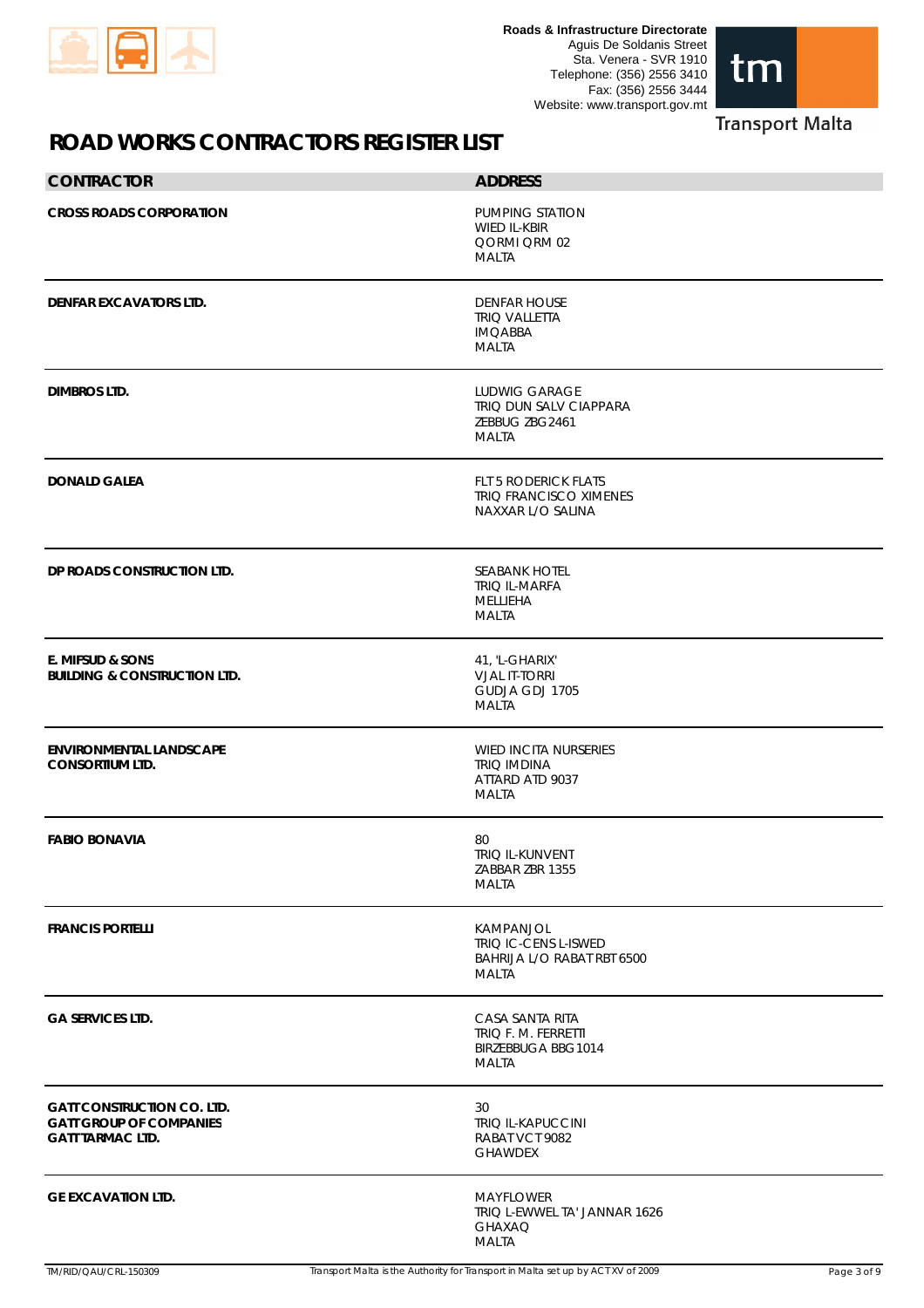

**Roads & Infrastructure Directorate** Aguis De Soldanis Street Sta. Venera - SVR 1910 Telephone: (356) 2556 3410 Fax: (356) 2556 3444 Website: www.transport.gov.mt



#### **Transport Malta**

| <b>CONTRACTOR</b>               | <b>ADDRESS</b>                                                                        |
|---------------------------------|---------------------------------------------------------------------------------------|
| <b>HYDROROCKS LTD.</b>          | <b>AMARIGE</b><br>TRIQ IT-TMIENJA TA' MEJJU<br>MARSAXLOKK MXK1124<br>MALTA            |
| <b>INNOCENT FARRUGIA</b>        | <b>DAFODIL</b><br><b>TRIQ TAL-LABOUR</b><br>ZABBAR ZBR9039<br><b>MALTA</b>            |
| <b>IVAN BORG</b>                | 110, NICJAKE<br>TRIQ MONS. F. X. MANGION<br><b>SIGGIEWI</b><br><b>MALTA</b>           |
| <b>J&amp;K CONTRACTORS LTD.</b> | 102, LOURDES HOUSE<br><b>TRIQ IL-HAMMIERI</b><br>QORMI QRM1505<br>MALTA               |
| <b>JANI LTD.</b>                | CLUB SALINA WHARF<br><b>TRIQ IL-MAJJIERA</b><br>QAWRA SPB 1841<br>MALTA               |
| <b>JD ROADTRENCHING</b>         | 38, JOANN<br>TRIQ IL-GISTAKOR<br><b>GHAXAQ</b><br><b>MALTA</b>                        |
| <b>JM ROAD SERVICES LTD.</b>    | <b>GOSTNA</b><br><b>TRIQ IT-TORRI</b><br>ZURRIEQ ZRQ 2360<br><b>MALTA</b>             |
| JOHN MICALLEF BUILDERS LTD.     | <b>TRIO TA' GHADAJMA</b><br>L/O IMQABBA<br><b>MALTA</b>                               |
| <b>JOSEF BUGEJA</b>             | WATER LILY COURT, FLAT 1<br>TRIQ SAN GORG<br>VICTORIA VCT 1904<br><b>GHAWDEX</b>      |
| <b>JOSEPH GRIMA</b>             | OFFICE 5<br>TRIQ SIR PAWLU BOFFA<br>RABAT VCT 2117<br><b>GHAWDEX</b>                  |
| <b>JOSEPH TANTI</b>             | <b>JIM REEVES FARMHOUSE</b><br>TRIQ KUNCIZZJONI<br>L/O RABAT RBT 6607<br><b>MALTA</b> |
| <b>JOSEPH TONNA</b>             | EL SHADDAI<br>TRIQ SALVU BUSUTTIL<br>SAN GWANN SGN 1070<br><b>MALTA</b>               |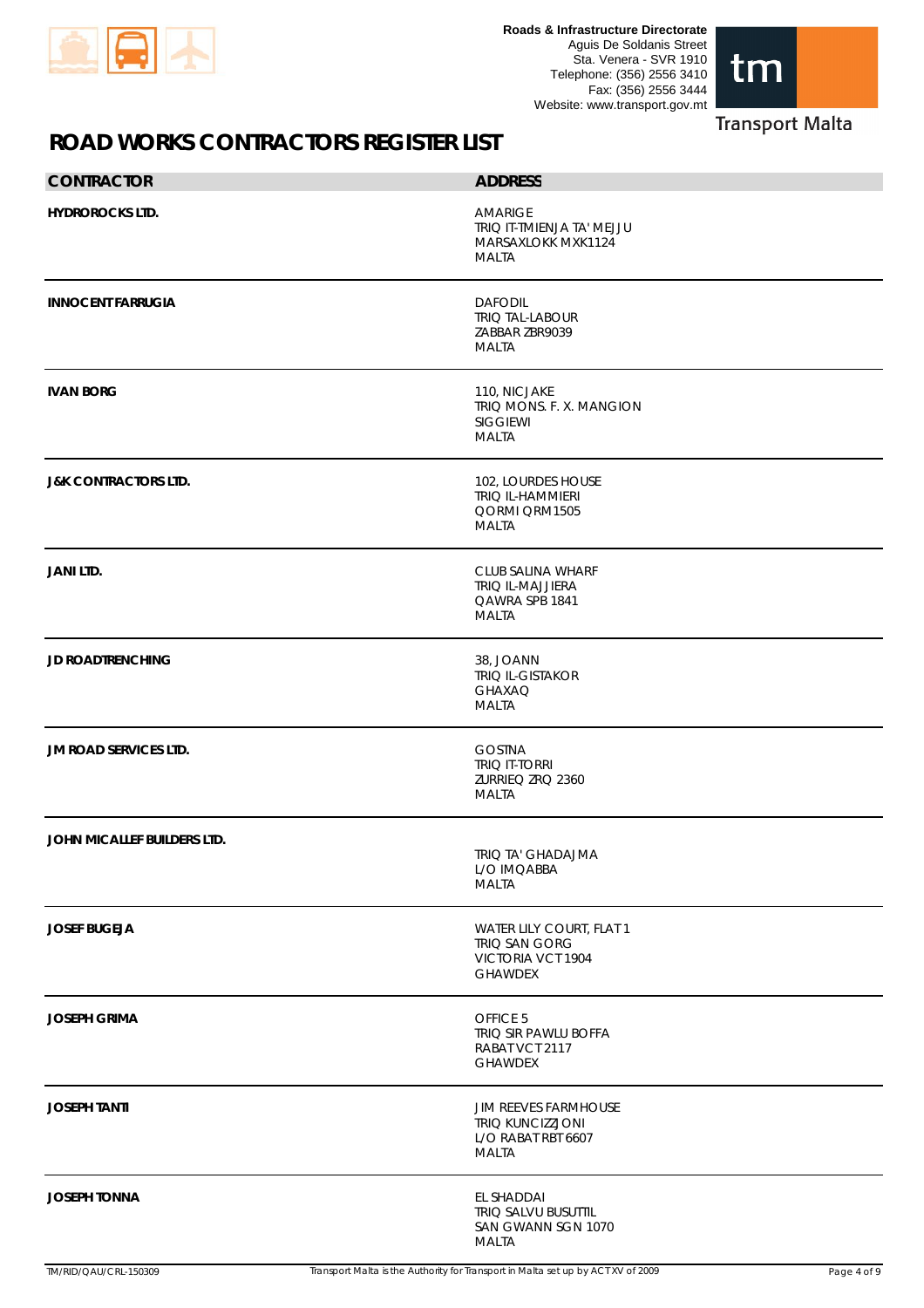



| <b>CONTRACTOR</b>                                                       | <b>ADDRESS</b>                                                                    |
|-------------------------------------------------------------------------|-----------------------------------------------------------------------------------|
| <b>JOSEF SCICLUNA</b>                                                   | <b>JOSSON</b><br>TRIQ SAN GUZEPP<br>ZABBAR<br>MALTA                               |
| KOPERATTIVA TABELLI U SINJALI<br><b>TAT-TRAFFIKU</b><br><b>KOPTASIN</b> | <b>MARSA GARAGE</b><br><b>TRIQ TROUBRIDGE</b><br>MARSA MRS1112<br>MALTA           |
| <b>KOSTA JOINT VENTURE</b>                                              | C/O <sub>62</sub><br>TRIQ OLIVER AGIUS<br>ATTARD ATD 2105<br>MALTA                |
| LK LTD.                                                                 | <b>FORD GARAGE</b><br><b>TRIQ L-IMDINA</b><br>ZEBBUG ZBG9014<br>MALTA             |
| <b>LUDWIG RODO</b>                                                      | <b>137 STONE CRADLE</b><br><b>TRIQ TAL-LABOUR</b><br>ZABBAR<br><b>MALTA</b>       |
| <b>MANGION BROS. ZURRIEQ LTD.</b>                                       | TRIQ IL-BELT VALLETTA<br><b>ZURRIEQ</b><br><b>MALTA</b>                           |
| <b>MARIO SPITERI</b>                                                    | 35 OUR DREAM<br>TRIQ L-IMDAWRA<br><b>ZURRIEQ</b><br><b>MALTA</b>                  |
| <b>MIFSUD E&amp;S LTD.</b>                                              | <b>L-GHORFA</b><br>DAWRET IL-GUDJA<br>GUDJA GDJ9035<br><b>MALTA</b>               |
| <b>NICHOLAS FARRUGIA</b>                                                | 20 MOMENTS<br>TRIQ SALVU CURSO<br>SIGGIEWI<br>MALTA                               |
| NORTHWIND INVESTMENTS LTD.                                              | <b>HF 30</b><br>QASAM INDUSTRIJALI HAL FAR<br>BIRZEBBUGA BBG 3000<br><b>MALTA</b> |
| <b>NORTH 2 SOUTH LTD.</b>                                               | CALABRONE<br>TRIQ PATRI TUMAS XERRI<br>BAHRIJA, RABAT RBT6057<br>MALTA            |
| <b>P&amp;J DEBONO CONSTRUCTION</b><br>LTD.                              | DEBONO BROS.<br>TRIQ IL-QORTIN<br>NADUR NDR2323<br><b>GHAWDEX</b>                 |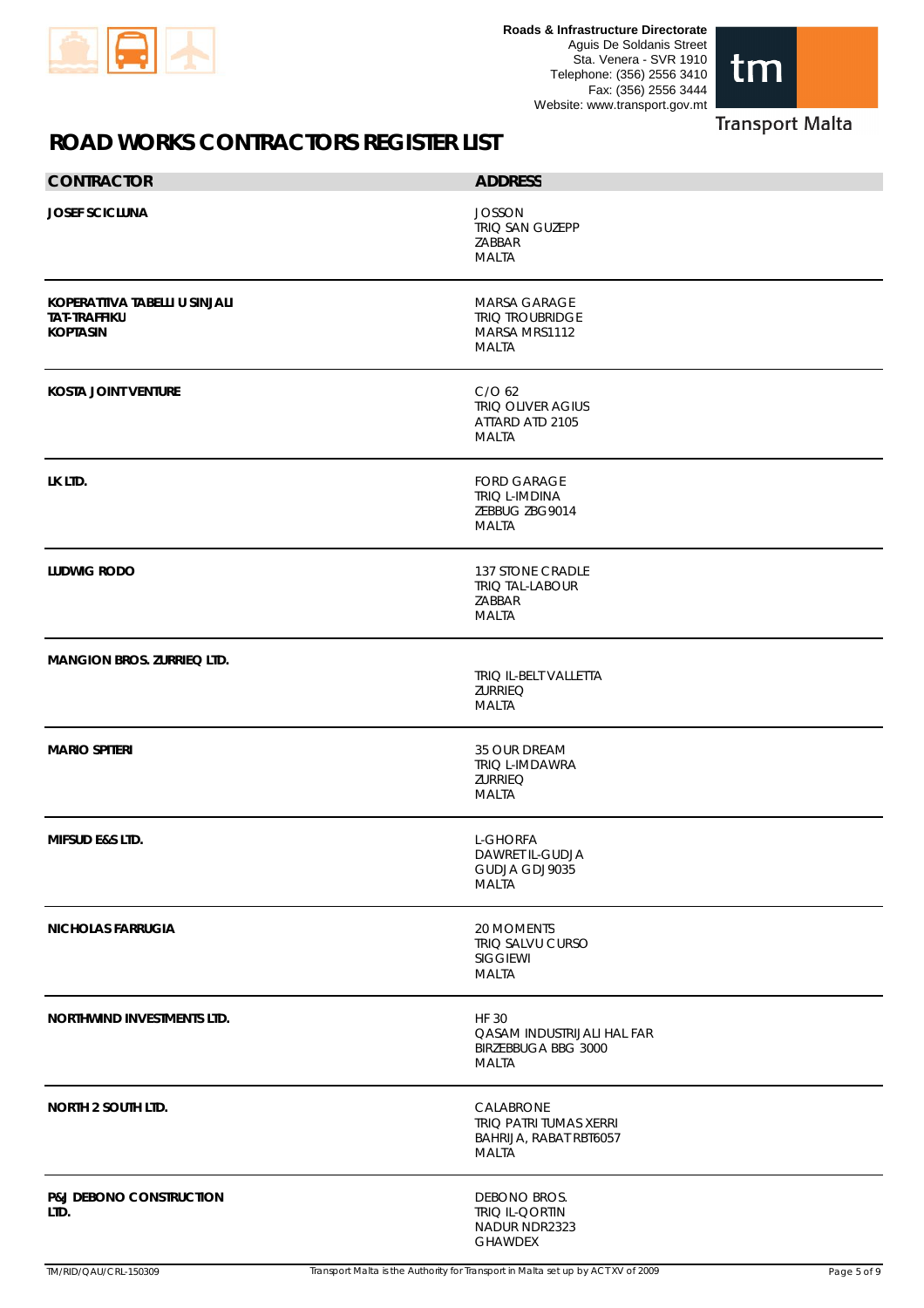



**Transport Malta** 

| <b>CONTRACTOR</b>                               | <b>ADDRESS</b>                                                                  |
|-------------------------------------------------|---------------------------------------------------------------------------------|
| PETERPLANT LTD.                                 | CARMONT<br>TRIQ IL-PRESIDENT ANTON BUTTIGIEG<br>ZEJTUN<br><b>MALTA</b>          |
| PHILIP AGUIS & SONS LTD.                        | THE PLANT<br>IL-BARRA MINN TRIQ L-IMDINA<br>ZEBBUG ZBG4103<br>MALTA             |
| <b>PIUS ATTARD</b>                              | PLOT <sub>10</sub><br><b>TRIQ IL-KNISJA</b><br>XAGHRA XRA 102<br><b>GHAWDEX</b> |
| POLIDANO BROS. LTD.                             | <b>HAL FARRUG</b><br>LIMITI TA' LUQA<br><b>MALTA</b>                            |
| <b>RAYDON EXCAVATIONS LTD.</b>                  | 132, LEVEL 1<br><b>TRIQ IL-KBIRA</b><br>ZEJTUN ZTN 3049<br><b>MALTA</b>         |
| <b>RAYMOND CALLEJA</b>                          | 99, RITIENNE<br>TRIQ HAL DWIN<br>ZEBBUG<br><b>MALTA</b>                         |
| <b>REDMAP PROJECTS LTD.</b>                     | 67<br>TRIQ WIED IL-GHAJN<br>ZABBAR ZBR 2700<br><b>MALTA</b>                     |
| RENELL CO. LTD.                                 | 57, ARZELLA<br><b>TRIQ TAL-KLERKU</b><br>FGURA FGR2062<br><b>MALTA</b>          |
| <b>RICHARD CAUCHI</b>                           | <b>BLUE WATERS</b><br><b>TRIQ IR-RAMLA</b><br>NADUR NDR 9075<br><b>GHAWDEX</b>  |
| RITEMIX (GATT BROS.) LTD.                       | <b>GATT HOUSE</b><br>TRIQ IN-NAGGAR<br><b>MOSTA</b><br><b>MALTA</b>             |
| RM CONSTRUCTION LTD.                            | 46<br><b>TRIQ IL-KOKKA</b><br>KAPPARA, SAN GWANN SGN 4104<br><b>MALTA</b>       |
| <b>ROAD MAINTENCANCE</b><br>SERVICES (RMS) LTD. | <b>TRIQ FRANK GHIO</b><br>ZEJTUN<br><b>MALTA</b>                                |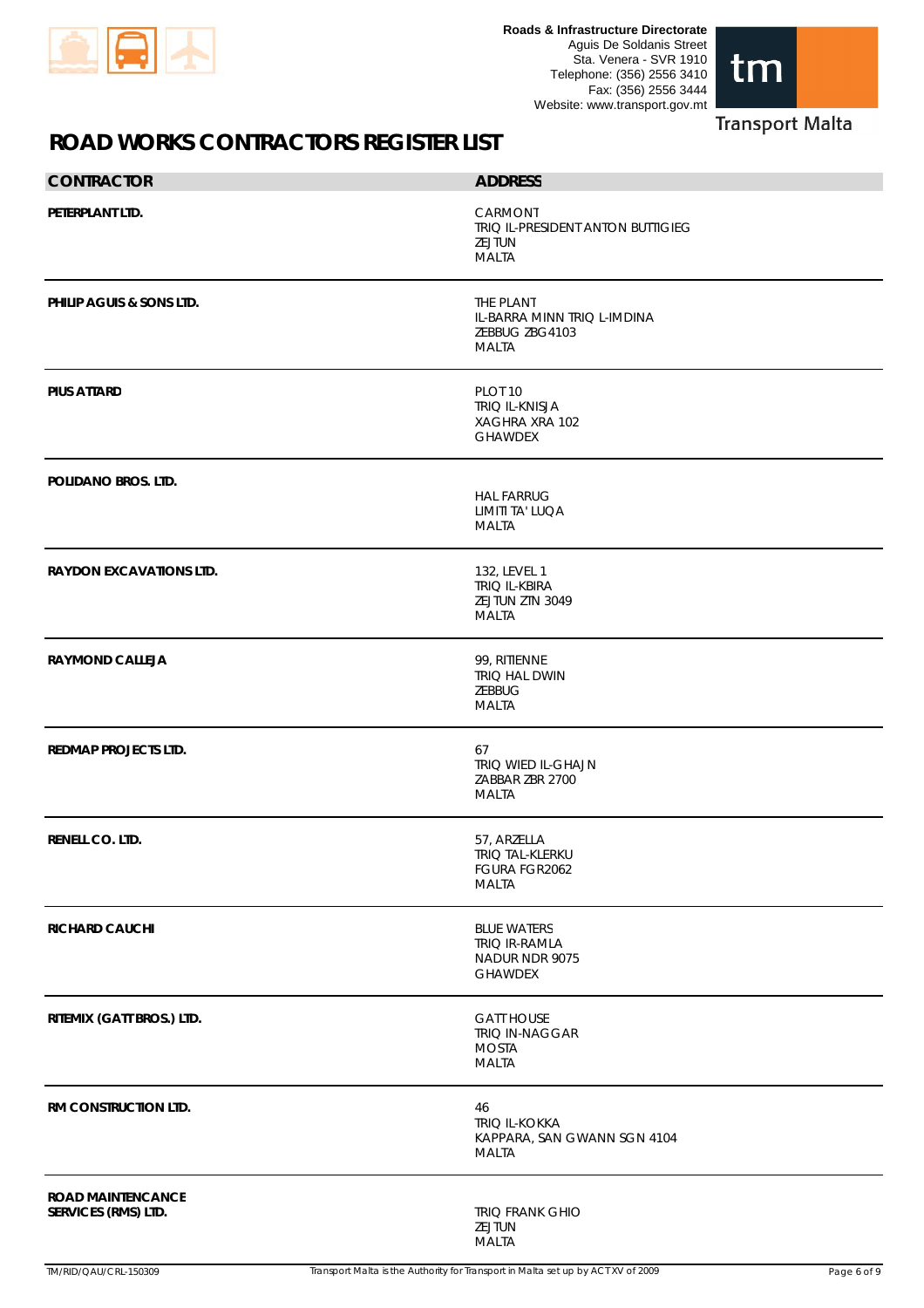



#### **Transport Malta**

| <b>CONTRACTOR</b>                                                                    | <b>ADDRESS</b>                                                                         |
|--------------------------------------------------------------------------------------|----------------------------------------------------------------------------------------|
| <b>ROAD CONSTRUCTION /</b><br><b>ROTCIV LTD. / LITTLE ROCK</b><br><b>QUARRY LTD.</b> | <b>TARMAC PLANT</b><br>TRIQ IZ-ZEBBUGA<br>VICTORIA VCT9091<br><b>GHAWDEX</b>           |
| <b>ROAD SERIVICING LTD.</b>                                                          | <b>TRIQ IL-HWAWAR</b><br>XWIEKI, IKLIN IKL 1952<br><b>MALTA</b>                        |
| <b>ROCK CUT LTD.</b>                                                                 | TRIQ GDIDA FI TRIQ IL-BELT VALLETTA<br>GHAXAQ GHQ 2248<br><b>MALTA</b>                 |
| <b>ROCK TRENCH LTD.</b>                                                              | 174<br>VJAL IL-WIEHED U GHOXRIN TA' SETTEMBRU<br><b>NAXXAR</b><br><b>MALTA</b>         |
| <b>RUPERT RAPINETT</b>                                                               | SILVERSPRING COURT FLAT 1<br>TRIN NIKOLINA CARUANA<br>SIGGIEWI SGW1783<br><b>MALTA</b> |
| SALIBA BROS. LTD.                                                                    | ST. ANTHONY QUARRY<br>TRIQ WIED IZ-ZIJU<br>MARSASKALA MSK 4312<br>MALTA                |
| SALV. BEZZINA & SONS LTD.                                                            | <b>TRIQ ALDO MORO</b><br><b>MARSA</b><br><b>MALTA</b>                                  |
| SALVU FENECH TA' SPEKNA LTD.                                                         | PLOT 18, PAULINE<br>TRIQ PATRI ANASTASJU CUSCHIERI<br>IKLIN<br><b>MALTA</b>            |
| <b>SAVIOUR SPITERI</b>                                                               | <b>WARDA MISTIKA</b><br>TRIQ IS-SAGHTAR<br>RABAT<br><b>GHAWDEX</b>                     |
| <b>SCHEMBRI BARBROS LTD.</b>                                                         | <b>TRIQ TAL-BARRANI</b><br>ZEJTUN ZTN 9022<br>MALTA                                    |
| SCHEMBRI INFRASTRUCTURE LTD.                                                         | <b>HAL FAR</b><br>L/O BIRZEBBUGA BBG 9035<br><b>MALTA</b>                              |
| SI & CP PROJECTS LTD.                                                                | SHERIFF MUIR<br><b>TRIQ TAL-MILORD</b><br><b>MOSTA</b><br><b>MALTA</b>                 |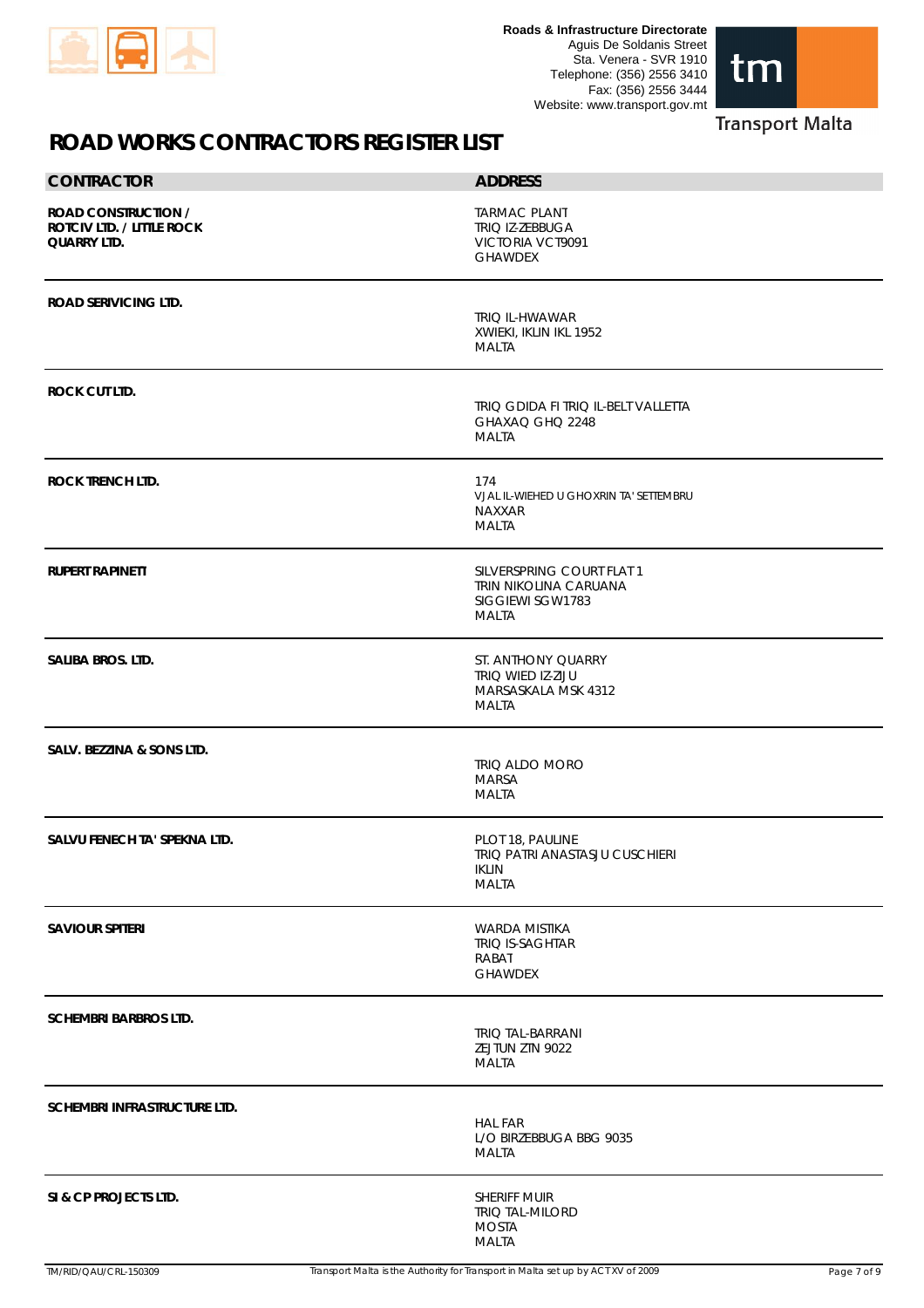



| <b>CONTRACTOR</b>                                        | <b>ADDRESS</b>                                                                                  |             |
|----------------------------------------------------------|-------------------------------------------------------------------------------------------------|-------------|
| SIER & SONS LTD.                                         | <b>SIER HOUSE</b><br><b>TRIQ II-GJACINTI</b><br>SAN GWANN SGN1321<br>MALTA                      |             |
| SIGNMARK LTD.                                            | 65, ORTENZIA<br>TRIQ HAL-WARDA<br>ATTARD ATD 1401<br>MALTA                                      |             |
| <b>SILVAR CONSTRUCTION &amp;</b><br><b>SERVICES LTD.</b> | <b>COTTAGE D'AMOUR</b><br><b>TRIQ HAL FAR</b><br><b>ZURRIEQ</b><br>MALTA                        |             |
| <b>SIMON SULTANA</b>                                     | <b>CHERRY COURT FLAT 2</b><br><b>TRIQ GNIEN IMRIK</b><br><b>XAGHRA</b><br><b>GHAWDEX</b>        |             |
| <b>SOLAR SOLUTIONS LTD.</b>                              | 2/3<br><b>TRIQ TAL-BALAL</b><br>XWIEKI L/O GHARGHUR<br>MALTA                                    |             |
| <b>STEPHEN TONNA</b>                                     | <b>CASA RAYLEN</b><br><b>TRIQ VILLABATE</b><br>ZABBAR ZBR 9043<br>MALTA                         |             |
| <b>SM CONTRACTORS LTD.</b>                               | SAPA APARTMENTS NO.3<br>TRIQ HAL RESQUN<br>GUDJA GDJ 1449<br>MALTA                              |             |
| <b>SUNNY VELLA</b>                                       | SUNMAR<br>TRIQ IL-MONSINJUR PIETRU PACE<br>RABAT<br><b>GHAWDEX</b>                              |             |
| <b>T&amp;C CIAPPARA</b><br><b>CONSTRUCTION CO. LTD.</b>  | ST. ANTHONY FARMHOUSE<br><b>TRIQ IL-GHARGHUR</b><br>NAXXAR NXR 4604<br>MALTA                    |             |
| <b>TAL-MAGHTAB CONSTRUCTION</b><br>LTD.                  | TRIQ IR-RAMLA<br>MAGHTAB L/O NAXXAR<br><b>MALTA</b>                                             |             |
| <b>TERRACORE GEO SERVICES LTD.</b>                       | PLOT <sub>23</sub><br>TRIQ GDIDA FI TRIQ IL-KAPPAR<br>ZONA INDUSTRIJALI MOSTA MST 4003<br>MALTA |             |
| <b>V&amp;C CONTRACTORS LTD.</b>                          | <b>WHYTE HARTE</b><br><b>TREJQET IL-KOSTINJUZ</b><br>NAXXAR NXR 6352<br>MALTA                   |             |
| TM/RID/QAU/CRL-150309                                    | Transport Malta is the Authority for Transport in Malta set up by ACT XV of 2009                | Page 8 of 9 |